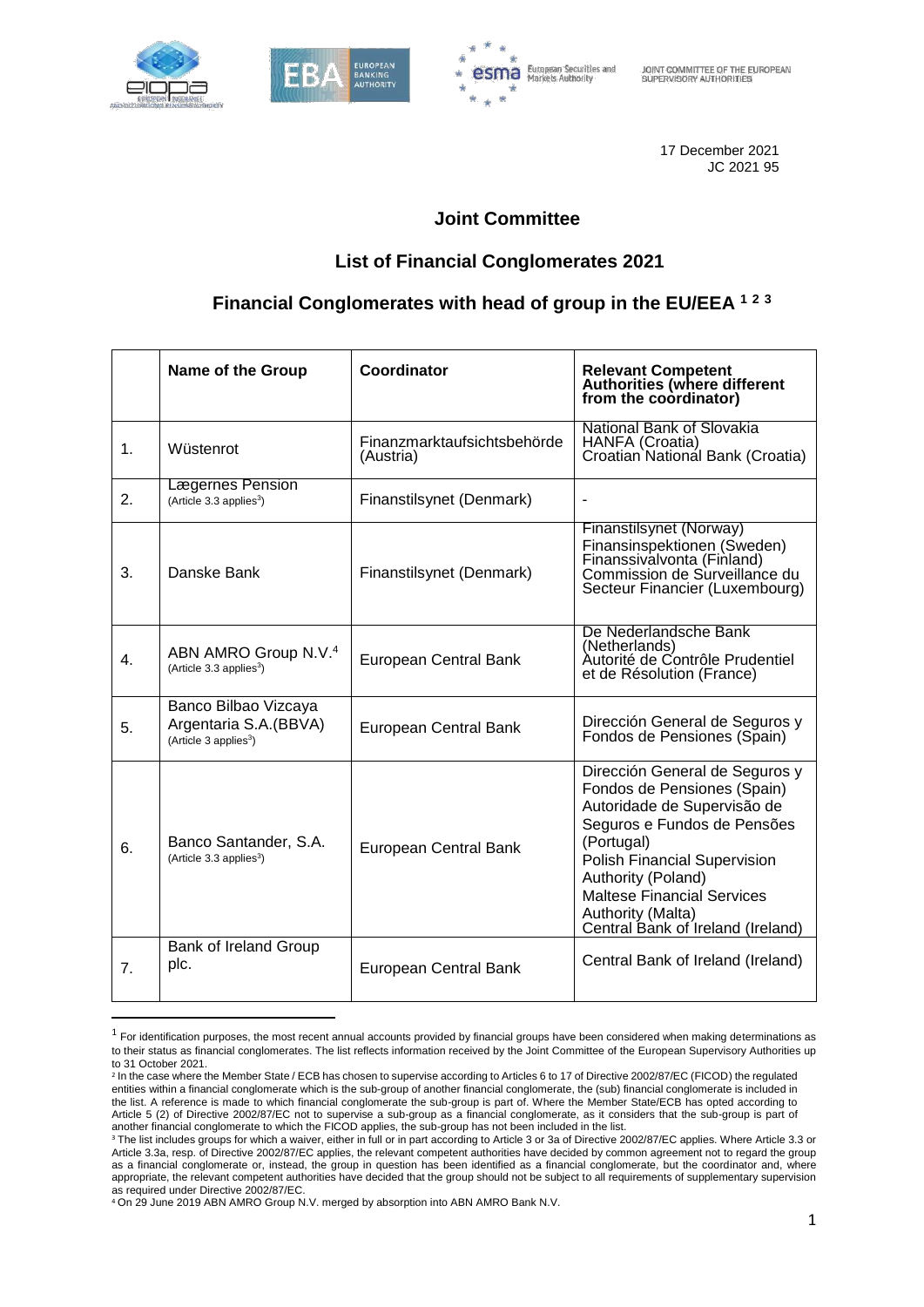| 8.  | Bank of Valletta Group<br>(Article 3.3a applies <sup>3</sup> ) | European Central Bank | <b>Malta Financial Services</b><br>Authority (Malta)                                                                                                                                                                                                                                                     |
|-----|----------------------------------------------------------------|-----------------------|----------------------------------------------------------------------------------------------------------------------------------------------------------------------------------------------------------------------------------------------------------------------------------------------------------|
| 9.  | <b>Banque Neuflize OBC</b>                                     | European Central Bank | Autorité de Contrôle Prudentiel<br>et de Résolution (France)                                                                                                                                                                                                                                             |
| 10. | Le Groupe<br>La Banque Postale                                 | European Central Bank | Autorité de Contrôle Prudentiel<br>et de Résolution (France)                                                                                                                                                                                                                                             |
| 11. | Belfius Bank NV/SA                                             | European Central Bank | National Bank of Belgium<br>(Belgium)                                                                                                                                                                                                                                                                    |
| 12. | <b>BNP Paribas Group</b>                                       | European Central Bank | Autorité de Contrôle Prudentiel<br>et de Résolution (France)<br>Czech National Bank (Czech<br>Republic)<br>Magyar Nemzeti Bank<br>(Hungary)<br><b>Polish Financial Supervision</b><br>Authority (Poland)<br>Dirección General de Seguros y<br>Fondos de Pensiones (Spain)<br>Finansinspektionen (Sweden) |
| 13. | Groupe Crédit Agricole                                         | European Central Bank | Autorité de Contrôle Prudentiel<br>et de Résolution (France)                                                                                                                                                                                                                                             |
| 14. | Groupe Crédit Mutuel                                           | European Central Bank | Autorité de Contrôle Prudentiel<br>et de Résolution (France)                                                                                                                                                                                                                                             |
| 15. | Credito Emiliano Group                                         | European Central Bank | Istituto per la Vigilanza sulle<br>Assicurazioni (Italy)                                                                                                                                                                                                                                                 |
| 16. | DZ Bank Gruppe                                                 | European Central Bank | Bundesanstalt für<br>Finanzdienstleistungsaufsicht<br>(Germany)                                                                                                                                                                                                                                          |
| 17. | Groupe BPCE                                                    | European Central Bank | Autorité de Contrôle Prudentiel<br>et de Résolution (France)                                                                                                                                                                                                                                             |
| 18. | Grupo Ibercaja                                                 | European Central Bank | Dirección General de Seguros y<br>Fondos de Pensiones (Spain)                                                                                                                                                                                                                                            |
| 19. | CaixaBank S.A. <sup>5</sup>                                    | European Central Bank | Dirección General de Seguros y<br>Fondos de Pensiones (Spain)<br>Autoridade de Supervisão de<br>Seguros e Fundos de Pensões<br>(Portugal)                                                                                                                                                                |
| 20. | <b>HSBC</b><br><b>Continental Europe</b>                       | European Central Bank | Autorité de Contrôle Prudentiel<br>et de Résolution (France)                                                                                                                                                                                                                                             |
| 21. | HSBC Bank Malta plc                                            | European Central Bank | <b>Malta Financial Services</b><br>Authority (Malta)                                                                                                                                                                                                                                                     |
| 22. | Intesa Sanpaolo S.p.A.                                         | European Central Bank | Magyar Nemzeti Bank<br>(Hungary)<br>Istituto per la Vigilanza sulle<br>Assicurazioni (Italy)                                                                                                                                                                                                             |
| 23. | Investeringsmaatschappij<br>Argenta (Investar)                 | European Central Bank | National Bank of Belgium<br>(Belgium)<br>Commission de Surveillance du<br>Secteur Financier (Luxembourg)<br>Financial Services and Markets<br><b>Authority (Belgium)</b>                                                                                                                                 |

 5 CaixaBank S.A. qualifies as a financial conglomerate in 2021 based on end 2020 data. The merger with Bankia S.A, on 26 March 2021, was not estimated to affect the conglomerate status based on contemporary data.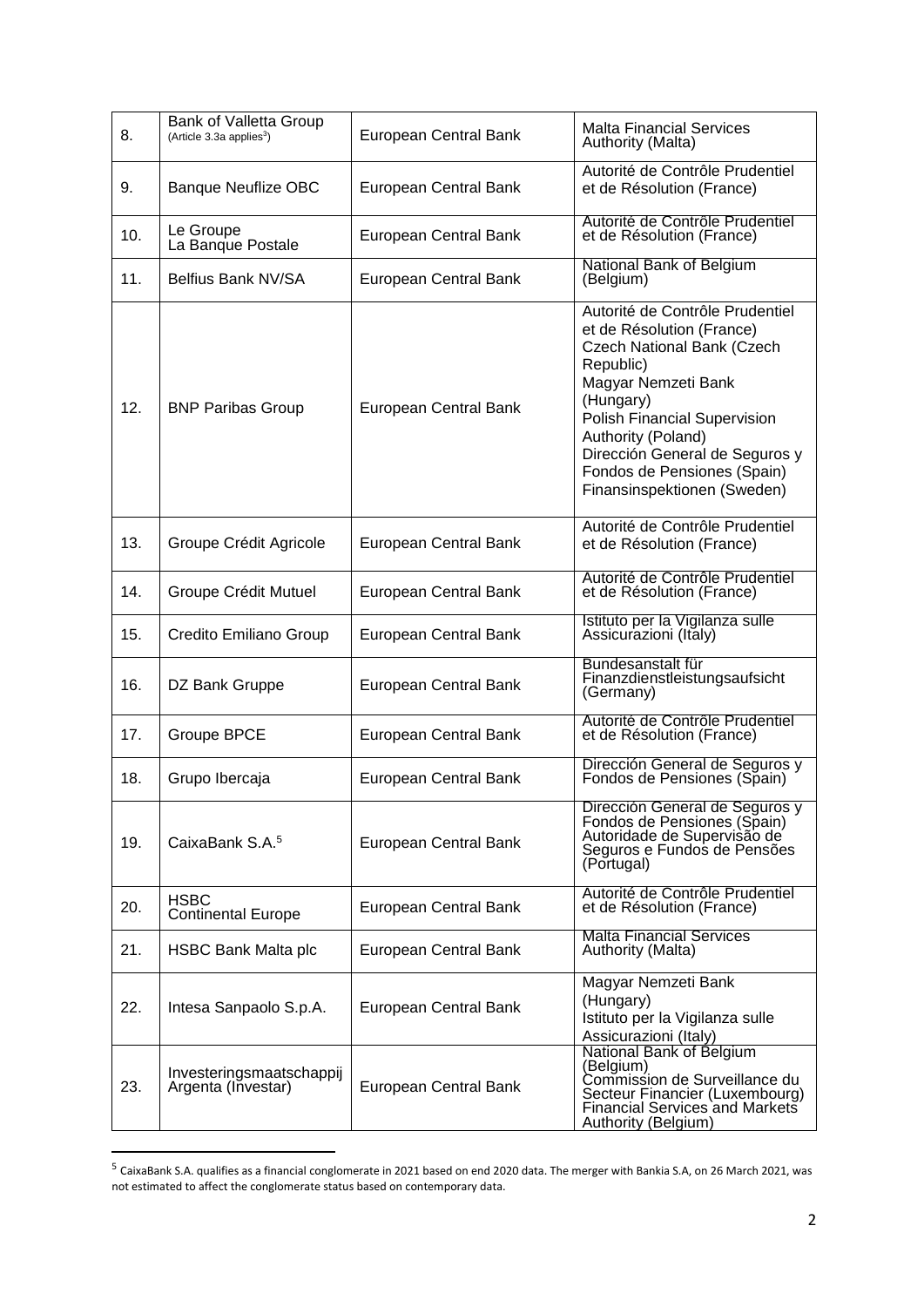| 24  | Argenta Banken<br>Verzekeringsgroep<br>(Argenta BVg)                              | European Central Bank                                           | National Bank of Belgium<br>(Belgium)<br>Commission de Surveillance de<br>Secteur Financier (Luxembourg)<br><b>Financial Services and Markets</b><br>Authority (Belgium)                                                                                                                                                                                                                                                                       |
|-----|-----------------------------------------------------------------------------------|-----------------------------------------------------------------|------------------------------------------------------------------------------------------------------------------------------------------------------------------------------------------------------------------------------------------------------------------------------------------------------------------------------------------------------------------------------------------------------------------------------------------------|
| 25. | KBC Group N.V.                                                                    | European Central Bank                                           | National Bank of Belgium<br>(Belgium)<br>Magyar Nemzeti Bank<br>(Hungary)<br><b>Czech National Bank (Czech</b><br>Republic)<br><b>Bulgarian National Bank</b><br>(Bulgaria)<br>The Financial Supervision<br>Commission (Bulgaria)<br><b>Financial Services and Markets</b><br>Authority (FSMA)<br>(Belgium)<br>Central Bank of Ireland (Ireland)<br>National Bank of Slovakia<br>(Slovakia)<br>The Commissariat aux<br>Assurances (Luxembourg) |
| 26. | Monte dei Paschi di<br>Siena Banking Group<br>(Article 3.3 applies <sup>3</sup> ) | European Central Bank                                           | Istituto per la Vigilanza sulle<br>Assicurazioni (Italy)                                                                                                                                                                                                                                                                                                                                                                                       |
| 27. | OP Financial Group                                                                | European Central Bank                                           | <b>Financial Supervisory Authority</b><br>(Finland)                                                                                                                                                                                                                                                                                                                                                                                            |
| 28. | Coöperatieve Rabobank<br>U.A.<br>(Article 3.3 applies <sup>3</sup> )              | European Central Bank                                           | De Nederlandsche Bank<br>(Netherlands)                                                                                                                                                                                                                                                                                                                                                                                                         |
| 29. | Société Générale Group                                                            | European Central Bank                                           | Autorité de Contrôle Prudentiel<br>et de Résolution (France)<br><b>Czech National Bank (Czech</b><br>Republic)                                                                                                                                                                                                                                                                                                                                 |
| 30. | Unicredit S.p.A.<br>(Article 3.3 applies <sup>3</sup> )                           | European Central Bank                                           | Istituto per la Vigilanza sulle<br>Assicurazioni (Italy)                                                                                                                                                                                                                                                                                                                                                                                       |
| 31. | Nordea Bank Abp                                                                   | European Central Bank                                           | Finansinspektionen (Sweden)                                                                                                                                                                                                                                                                                                                                                                                                                    |
| 32. | Aktia Group                                                                       | <b>Financial Supervisory</b><br>Authority (Finland)             |                                                                                                                                                                                                                                                                                                                                                                                                                                                |
| 33. | LähiTapiola Group                                                                 | <b>Financial Supervisory</b><br>Authority (Finland)             | $\overline{\phantom{a}}$                                                                                                                                                                                                                                                                                                                                                                                                                       |
| 34. | <b>Taaleri Group</b>                                                              | <b>Financial Supervisory</b><br>Authority (Finland)             |                                                                                                                                                                                                                                                                                                                                                                                                                                                |
| 35. | AXA<br>(Article 3.3 applies <sup>3</sup> )                                        | Autorité de Contrôle<br>Prudentiel et de Résolution<br>(France) | European Central Bank<br>Bundesanstalt für<br>Finanzdienstleistungsaufsicht<br>(Germany)<br>Bank of Greece (Greece)<br>Central Bank of Ireland (Ireland)<br>Istituto per la Vigilanza sulle<br>Assicurazioni (Italy)<br><b>Commissariat aux Assurances</b><br>(Luxembourg)                                                                                                                                                                     |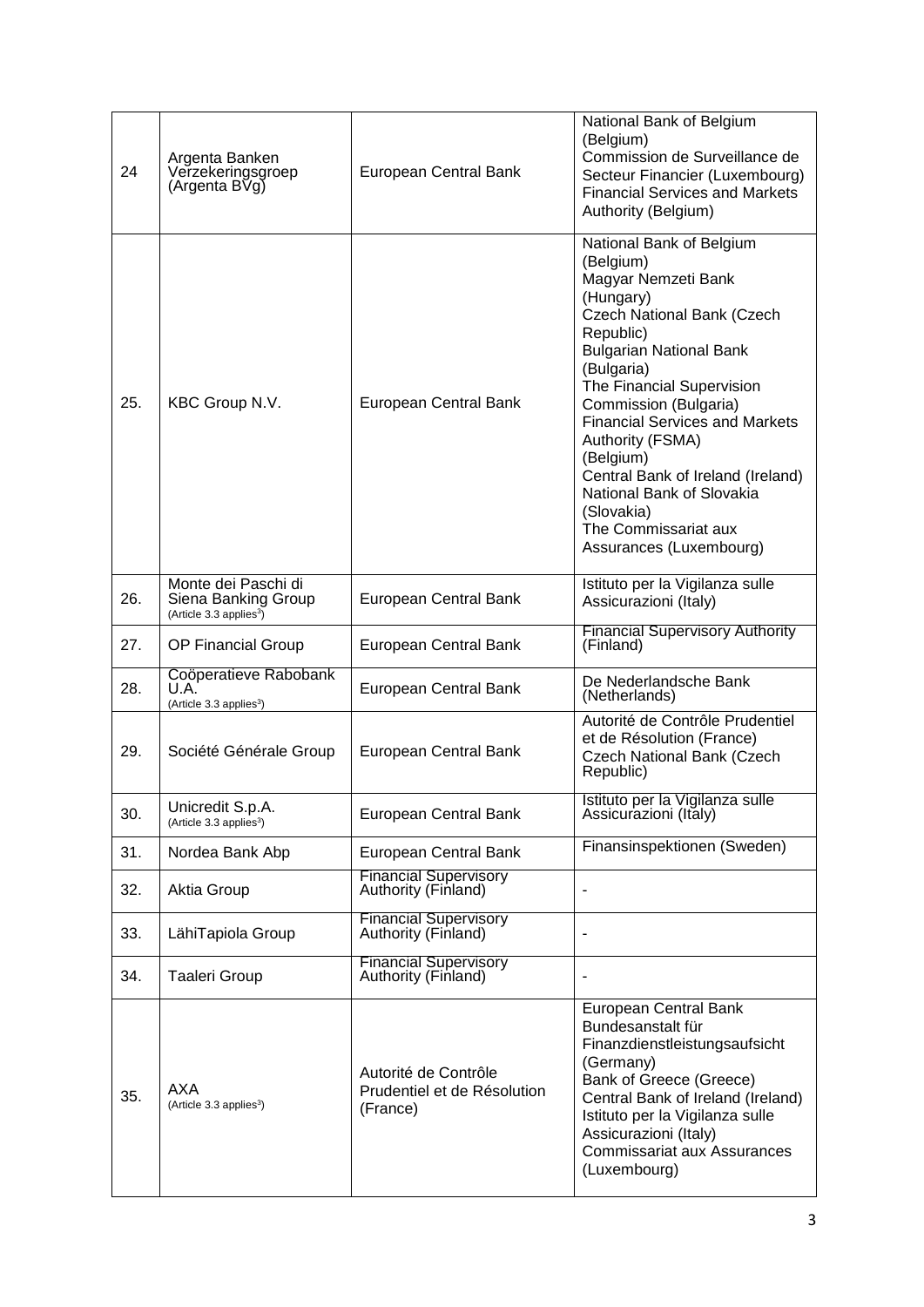|     |                                                          |                                                                 | Dirección General de Seguros y<br>Fondos de Pensiones (Spain)<br>National Bank of Belgium<br>(Belgium)                                                                                                                                                                                                                                                       |
|-----|----------------------------------------------------------|-----------------------------------------------------------------|--------------------------------------------------------------------------------------------------------------------------------------------------------------------------------------------------------------------------------------------------------------------------------------------------------------------------------------------------------------|
| 36. | <b>NEHS</b>                                              | Autorité de Contrôle<br>Prudentiel et de Résolution<br>(France) |                                                                                                                                                                                                                                                                                                                                                              |
| 37. | Compagnie financière<br>holding Mixte Milleis            | Autorité de Contrôle<br>Prudentiel et de Résolution<br>(France) |                                                                                                                                                                                                                                                                                                                                                              |
| 38. | Allianz                                                  | Bundesanstalt für<br>Finanzdienstleistungsaufsicht<br>(Germany) | Autorité de Contrôle Prudentiel<br>et de Résolution (France)<br>Istituto per la Vigilanza sulle<br>Assicurazioni (Italy)                                                                                                                                                                                                                                     |
| 39. | <b>DEBEKA Group</b>                                      | Bundesanstalt für<br>Finanzdienstleistungsaufsicht<br>(Germany) | $\overline{a}$                                                                                                                                                                                                                                                                                                                                               |
| 40. | Inter Group<br>(Article 3.3a applies <sup>3</sup> )      | Bundesanstalt für<br>Finanzdienstleistungsaufsicht<br>(Germany) |                                                                                                                                                                                                                                                                                                                                                              |
| 41. | <b>LVM Group</b><br>(Article 3.3a applies <sup>3</sup> ) | Bundesanstalt für<br>Finanzdienstleistungsaufsicht<br>(Germany) |                                                                                                                                                                                                                                                                                                                                                              |
| 42. | Signal Iduna Gruppe                                      | Bundesanstalt für<br>Finanzdienstleistungsaufsicht<br>(Germany) |                                                                                                                                                                                                                                                                                                                                                              |
| 43. | Wüstenrot und<br>Württembergische Group                  | Bundesanstalt für<br>Finanzdienstleistungsaufsicht<br>(Germany) | $\blacksquare$                                                                                                                                                                                                                                                                                                                                               |
| 44. | Generali                                                 | Istituto per la Vigilanza sulle<br>Assicurazioni (Italy         | Finanzmarktaufsichtsbehörde<br>(Austria)<br><b>Czech National Bank (Czech</b><br>Republic)<br>Autorité de Contrôle Prudentiel<br>et de Résolution (France)<br>Bundesanstalt für<br>Finanzdienstleistungsaufsicht<br>(Germany)<br>Magyar Nemzeti Bank<br>(Hungary)<br>Banca d'Italia (Italy)<br>Dirección General de Seguros y<br>Fondos de Pensiones (Spain) |
| 45. | Mediolanum                                               | Banca d'Italia (Italy)                                          | Istituto per la Vigilanza sulle<br>Assicurazioni (Italy)<br>Banco de España (Spain)<br>Bundesanstalt für<br>Finanzdienstleistungsaufsicht<br>(Germany)<br>Central Bank of Ireland (Ireland)                                                                                                                                                                  |
| 46. | Achmea                                                   | De Nederlandsche Bank<br>(Netherlands)                          | Bank of Greece (Greece)                                                                                                                                                                                                                                                                                                                                      |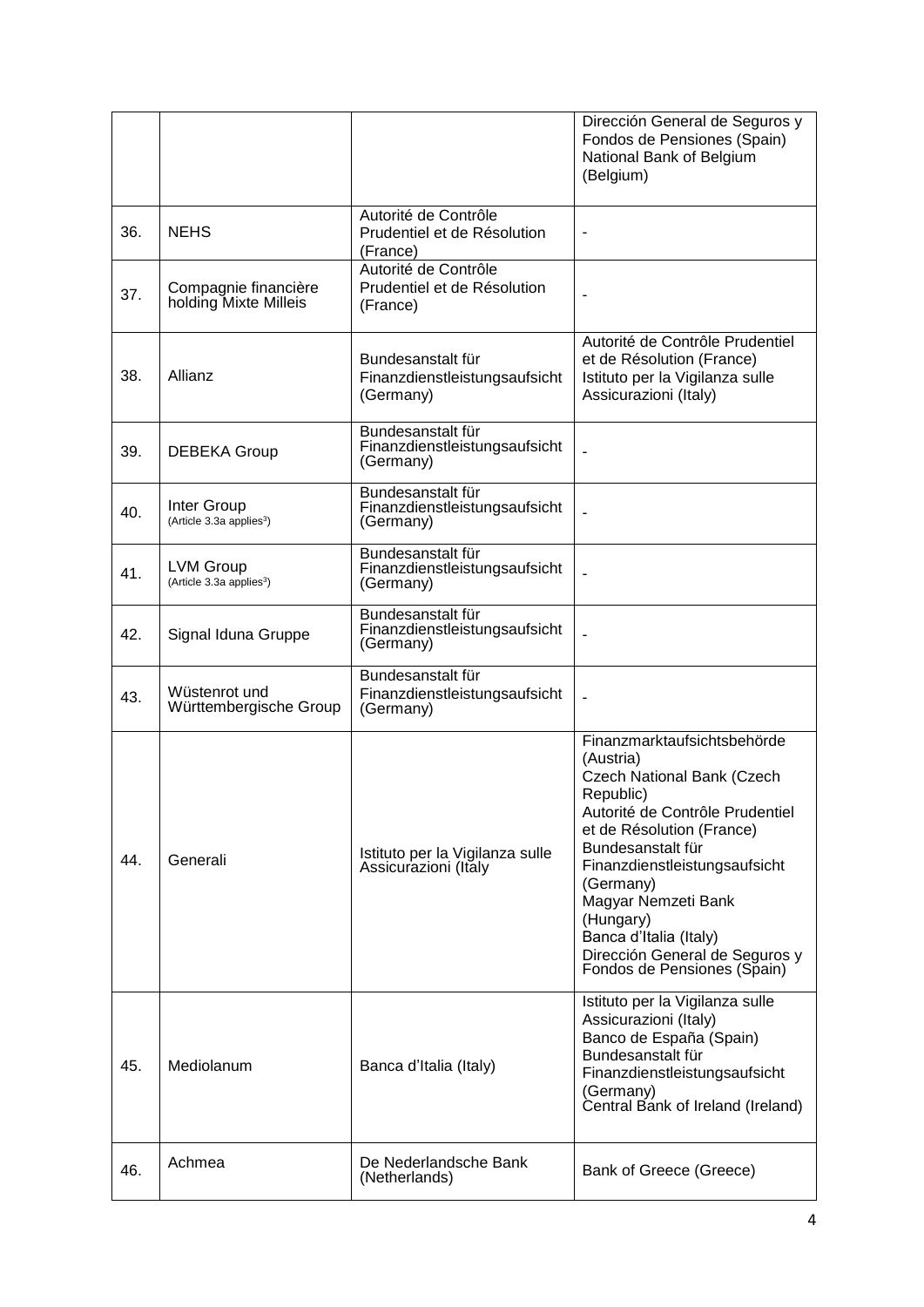| 47. | Aegon                                                                | De Nederlandsche Bank<br>(Netherlands)                                      | Magyar Nemzeti Bank<br>(Hungary)                                                                                             |
|-----|----------------------------------------------------------------------|-----------------------------------------------------------------------------|------------------------------------------------------------------------------------------------------------------------------|
| 48. | <b>NN Group</b>                                                      | De Nederlandsche Bank<br>(Netherlands)                                      | Bank of Greece (Greece)<br><b>Polish Financial Supervision</b><br>Authority (Poland)<br>Magyar Nemzeti Bank<br>(Hungary)     |
| 49. | <b>DNB</b>                                                           | Finanstilsynet (Norway)                                                     | Commission de Surveillance du<br>Secteur Financier (Luxembourg)<br><b>Polish Financial Supervision</b><br>Authority (Poland) |
| 50. | Jernbane-personalets                                                 | Finanstilsynet (Norway)                                                     |                                                                                                                              |
| 51. | Storebrand                                                           | Finanstilsynet (Norway)                                                     | Finansinspektionen (Sweden)                                                                                                  |
| 52. | Eika Group                                                           | Finanstilsynet (Norway)                                                     | $\blacksquare$                                                                                                               |
| 53. | <b>KLP</b>                                                           | Finanstilsynet (Norway)                                                     |                                                                                                                              |
| 54. | PZU Group                                                            | <b>Polish Financial Supervision</b><br>Authority – KNF (Poland)             | Lietuvos bankas (Lithuania)<br><b>Financial and Capital Market</b><br>Commission (Latvia)                                    |
| 55. | Crédito Agrícola<br>(Article 3.3 a applies <sup>3</sup> )            | Banco de Portugal (Portugal)                                                | Autoridade de Supervisão de<br>Seguros e Fundos de Pensões<br>(Portugal)                                                     |
| 56. | Avanza                                                               | Finansinspektionen (Sweden)                                                 |                                                                                                                              |
| 57. | Nordnet                                                              | Finansinspektionen (Sweden)                                                 |                                                                                                                              |
| 58. | Länsförsäkringar                                                     | Finansinspektionen (Sweden)                                                 | ÷,                                                                                                                           |
| 59. | <b>SEB</b>                                                           | Finansinspektionen (Sweden)                                                 | <b>European Central Bank</b>                                                                                                 |
| 60. | Svenska Handelsbanken                                                | Finansinspektionen (Sweden)                                                 |                                                                                                                              |
| 61. | Skandia                                                              | Finansinspektionen (Sweden)                                                 |                                                                                                                              |
| 62. | Swedbank                                                             | Finansinspektionen (Sweden)                                                 | <b>European Central Bank</b>                                                                                                 |
| 63. | Grucajrural Inversiones,<br>S.L.                                     | Banco de España                                                             | Dirección General de Seguros y<br>Fondos de Pensiones (Spain)<br>Comisión Nacional del Mercado<br>de Valores (Spain)         |
| 64. | PRVA finančni<br>konglomerat<br>(Article 3.3a applies <sup>3</sup> ) | Agencija za zavarovalni<br>nadzor (Slovenia)                                | Banka Slovenije (Slovenia)                                                                                                   |
| 65. | Kvika banki hf                                                       | <b>Financial Supervisory</b><br>Authority of the Central Bank<br>of Iceland | $\blacksquare$                                                                                                               |